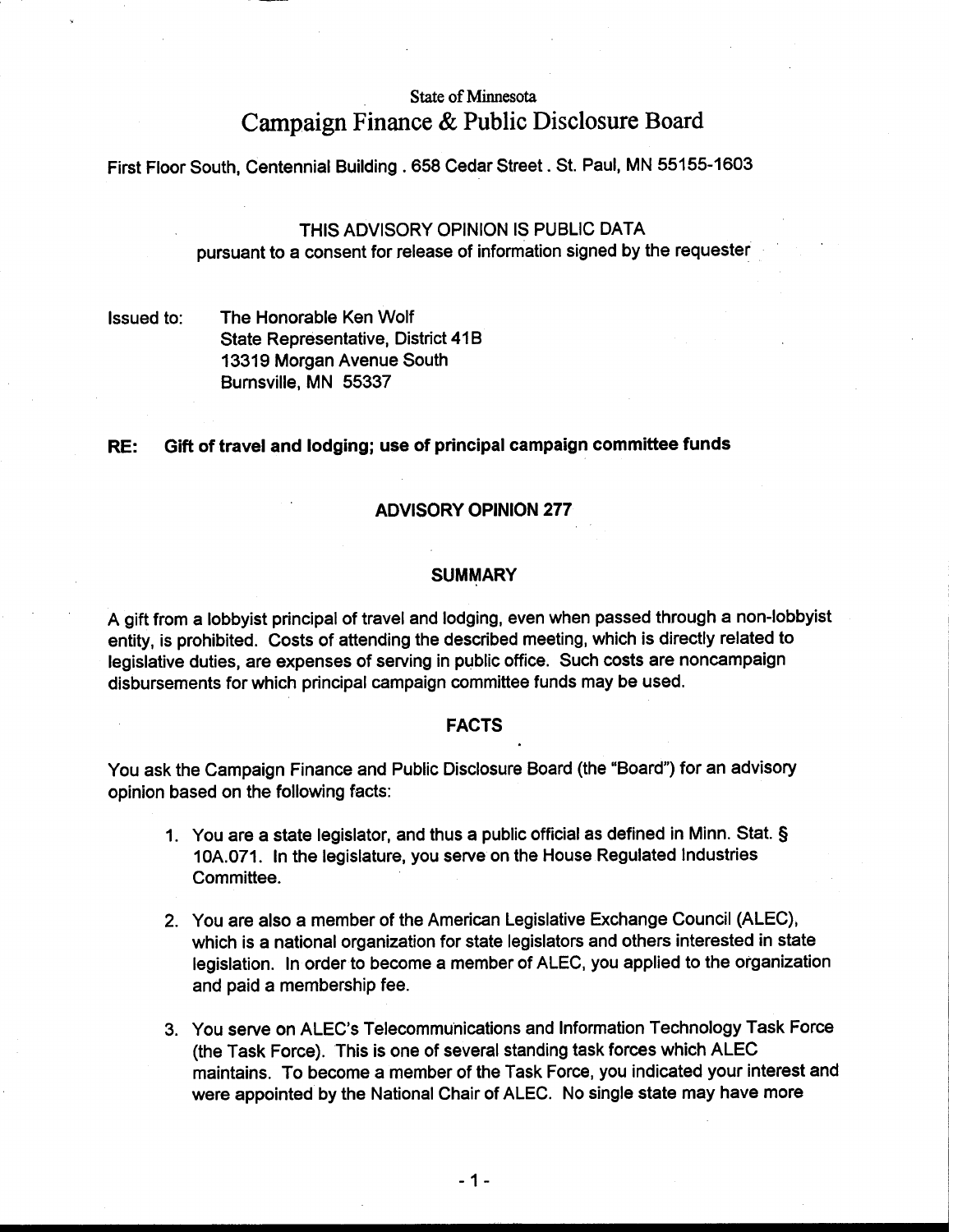than three legislators on the same task force. However, as a practical matter, anyone wanting to be on a particular task force gets appointed.

- 4. In addition to the legislators who comprise the public members of the Task Force, there are 12 corporate members representing various telecommunications and information technology industries. Approximately half of the corporate Task Force members are Minnesota Lobbyist Principals.
- 5. The Task Force budget is provided by an annual \$5,000 dues assessment paid by each corporate member of the Task Force.
- 6. The Task Force holds periodic meetings, some of which are.associated with conferences, which are open to all Task Force members. The Task Force offers to pay for the transportation, lodging and any conference costs for its public (legislative) members attending these meetings. The Task Force does not offer to pay for the same costs for representatives of its corporate members who attend the meetings.
- 7. You attend the meetings to keep yourself informed concerning federal regulations and national trends in regulated industries. The information you obtain is valuable to you in helping set policy for Minnesota; something that is a part of your responsibility as a member of the House Regulated Industries Committee. You attend these meetings solely to help you perform your duties as a legislator.
- 8. In the past you have used your own personal funds to pay for the expenses of attending these meetings.

You ask whether you may accept payment of travel, lodging, and conference costs from the Task Force consistent with the general gift prohibitions of Minn. Stat. § 10A.071. You also ask whether you may use principal campaign committee funds to pay these expenses.

#### **ISSUE ONE**

Is the payment of an official's travel, lodging, and conference costs under the described facts prohibited by Minn. Stat. § 10A.01?

### **OPINION**

Yes, the payment of travel, lodging, and conference costs you describe results in a prohibited gift from a lobbyist principal.

The Task Force's budget is provided by corporations in the form of dues payments. Many of these corporations are lobbyist principals as defined in Minn. Stat. § 10A.01, subd. 28. The lobbyist principals provide these operating funds with the knowledge and intention that they will be used to benefit legislators, some of whom may be officials as defined in Minn. Stat. § 10A.O1, Subd. I (c).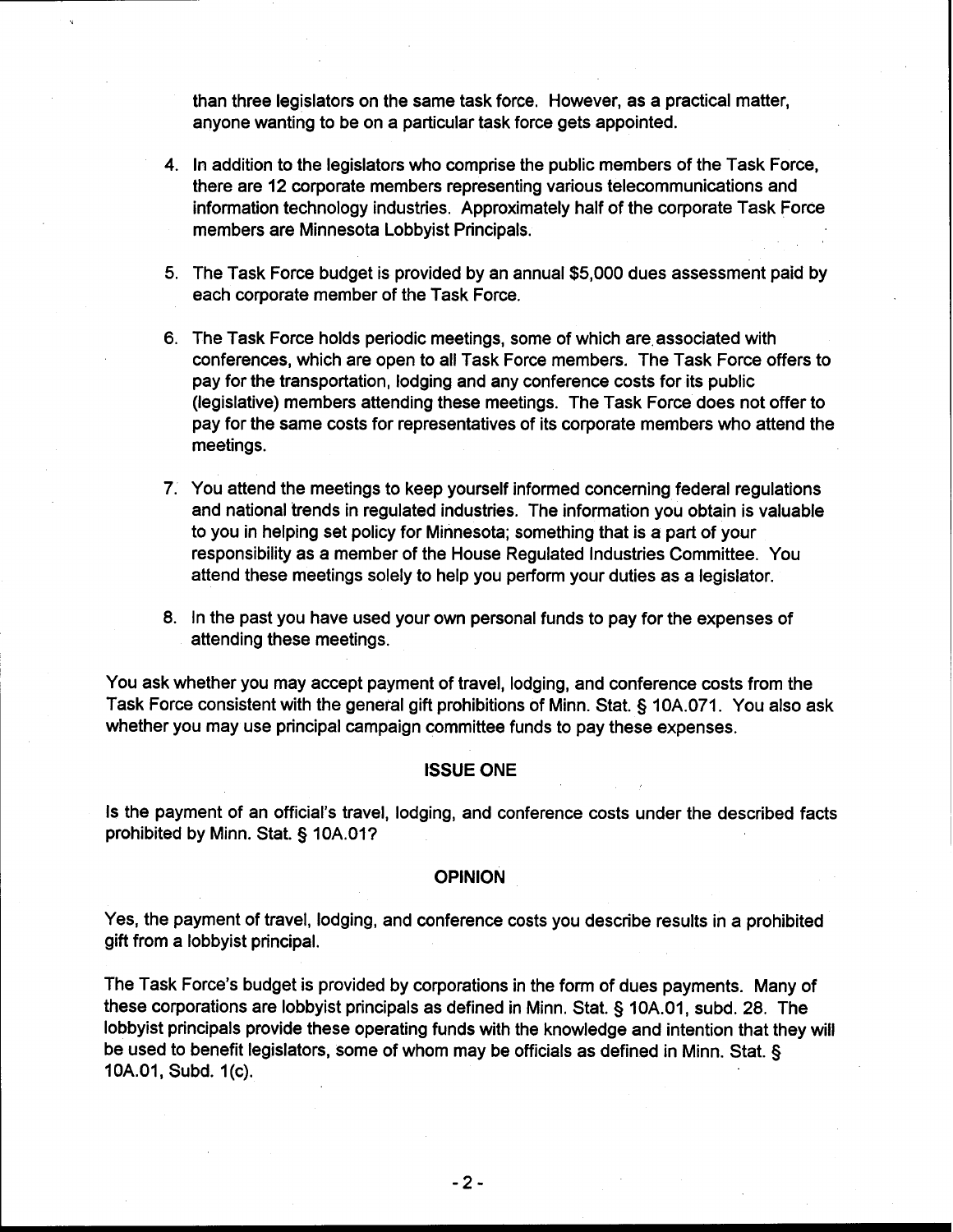Minn. Rules. part 4512.0300 provides that a gift is given by the association paying for the gift. The payment of dues to ALEC, coupled with the knowledge that the funds may subsequently be used to benefit officials, constitutes paying for the gift within the meaning of this rule. The fact that the corporate money is passed through ALEC, a conduit for the gift, does not isolate the corporations from their status as givers. Thus, the gift is prohibited because it is given by a lobbyist principal.

The Board has reviewed application of the various exceptions provided by Minn. Stat. § 10A.071. The only exception with possible application is that found in Minn. Stat. 5 10A.O1, subd. 3(b)(1), which excepts certain gifts given based on "membership in a group".

The Board has not considered whether participation in the Task Force constitutes "membership in a group" under the statute. It is not necessary to decide that issue because another criteria for application of the exception is clearly missing. For the exception to apply, the same gift must be given to all members of the group. In this matter, the gift is given only to the legislative members of the Task Force, making the exception inapplicable.

# ISSUE TWO

May you use principal campaign committee funds to pay travel, lodging, and conference costs to attend these meetings and report the cost as a noncampaign disbursement?

#### OPINION

Yes. Attendance at task force meetings and associated conferences is directly related to your service in public office. Your reason for attending them is to obtain information which will assist you in performing your duties as a legislator. You would not attend these events if you were not a legislator.

These facts provide a sufficient basis to conclude that the costs are expenses of serving in public office under Minn. Stat. § 10A.01, subd. 10c(j). Such costs are reported as noncampaign disbursements on your Reports of Receipts and Expenditures.

 $10|31|4$ Issued:

G. Barry Anderson, Chair Campaign Finance and Public Disclosure Board